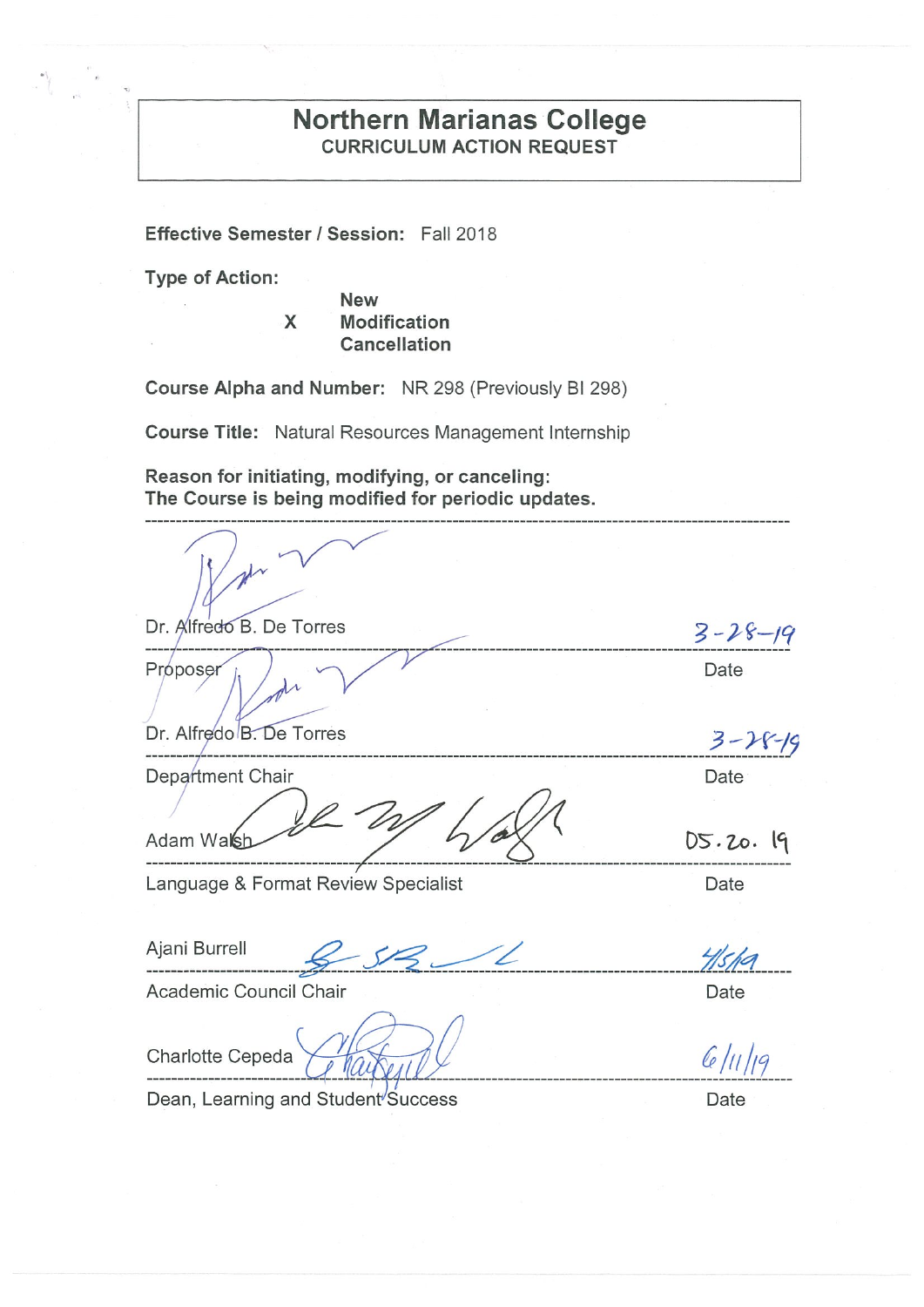Course: NR298

#### **1. Department**

Natural Resource Management

### **2. Purpose**

NR 298 is a required course for majors designed to provide the student with integration and application of academic knowledge and critical thinking skills while emphasizing professional development. The student is placed with a cooperating institutions, governmental agency or private employer in the agricultural, environmental, or natural resource sciences. Successful completion of the internship is required for completion of the degree program. Employers in the governmental and private sectors who require well-trained, responsible entry-level employees who can immediately assume their duties in a professional manner have frequently requested a course of this type.

# **3. Description**

## **A. Required/Recommended Textbook(s) and Related Materials**

There is no text for this course. The student's work supervisor or the instructor/ coordinator of the course will provide all materials required.

## **B. Contact Hours**

- **1. Lecture:** N/A
- **2. Lab:** N/A
- **3. Other:** Not to exceed 20 hours per week

# **C. Credits**

- **1. Number:** 4
- **2. Type:** Regular degree credits

# **D. Catalogue Course Description**

NR 298 is a required course for majors designed to provide students with integration and application of academic knowledge and critical thinking skills while emphasizing professional development. Student are placed with a cooperating institution, government agency, or private employer in the agricultural, environmental, or natural resource sciences. Successful completion of the internship is required for completion of Natural Resource Management degree program. Class entry is by permission of instructor/coordinator.

#### **E. Degree or Certificate Requirements Met by Course**

This Course fulfills the requirements for the AS degree in Natural Resource Management.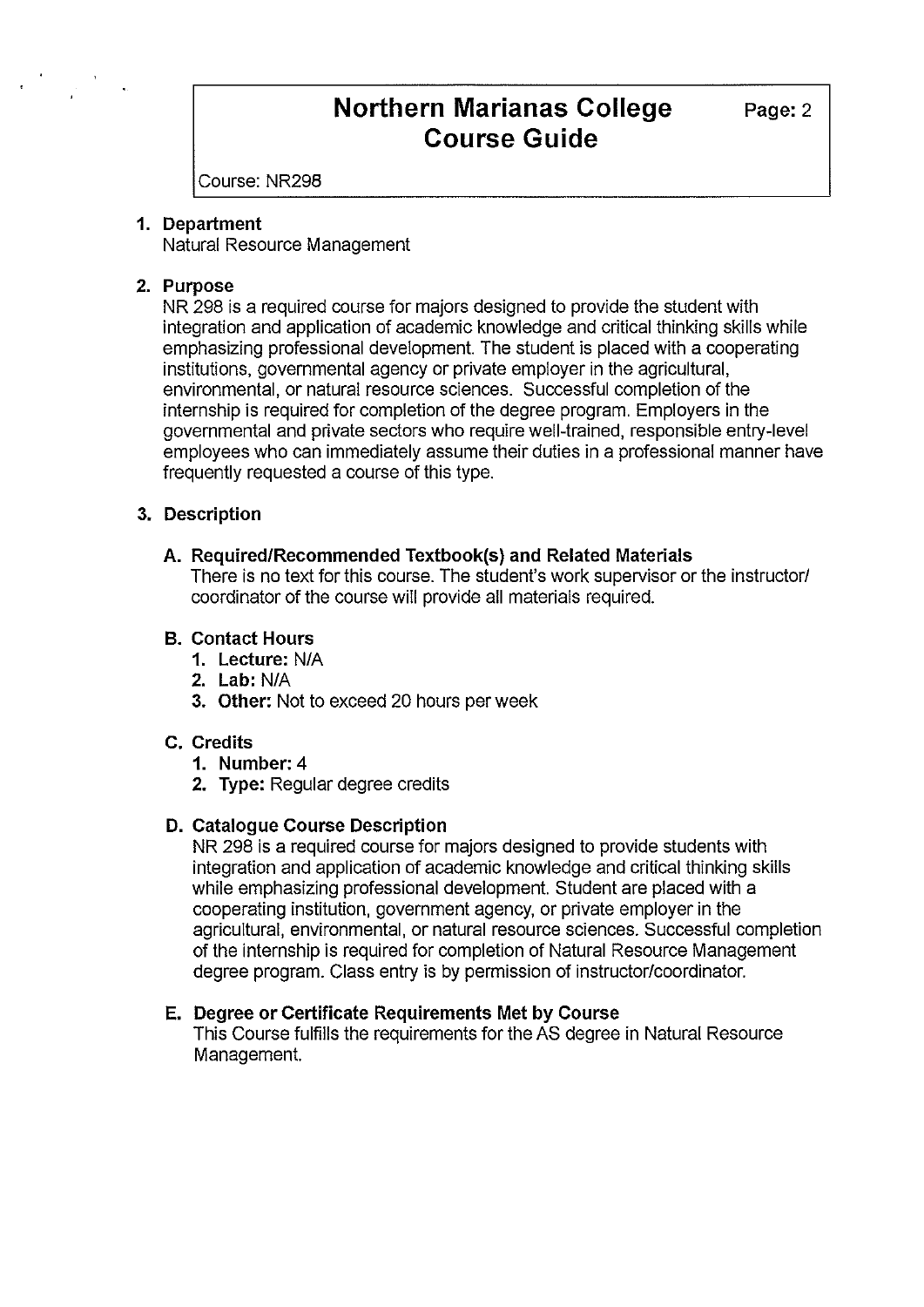Course: NR298

### **F. Course Activities and Design**

This course consists of on-the-job training, working directly with research scientists, field technicians, extension agents, and other professionals in network institutions, governmental agencies or the private sector who have responsibilities in the discipline. Student's work supervisor and the instructor/ coordinator of the course, based on the student's area of interest, will determine specific activities and evaluation of the student. This course is purposely designed to permit the student to experience a broad range of training and skill building while obtaining "hands-on" work experience.

#### **4. Course Prerequisite(s); Concurrent Course Enrollment**

Prerequisites: NIA Concurrent Course Enrollment: NIA

## **Required English/Mathematics Proficiency Level(s)**

English Placement Level: N/A Mathematics Placement Level: N/A

#### **5. Estimated Cost of Course; Instructional Resources Needed**

Cost to the Student: Tuition for a 4-credit course and all applicable instructional materials and/or technology fees

Cost to the College: Instructor's salary.

#### **6. Method of Evaluation**

Student progress and skill-building assessment for this course is determined by periodic evaluation by the work supervisor and course instructor/coordinator in discussion with the student. Students are required to keep a work log, a project report, or some type of documentation appropriate to the area of internship and agency involved. Both work supervisor and course instructor/coordinator will complete an end-of-internship evaluation. Successful completion of the internship is required for completion of the AS/Science degree. NMC's grading and attendance policies will be followed.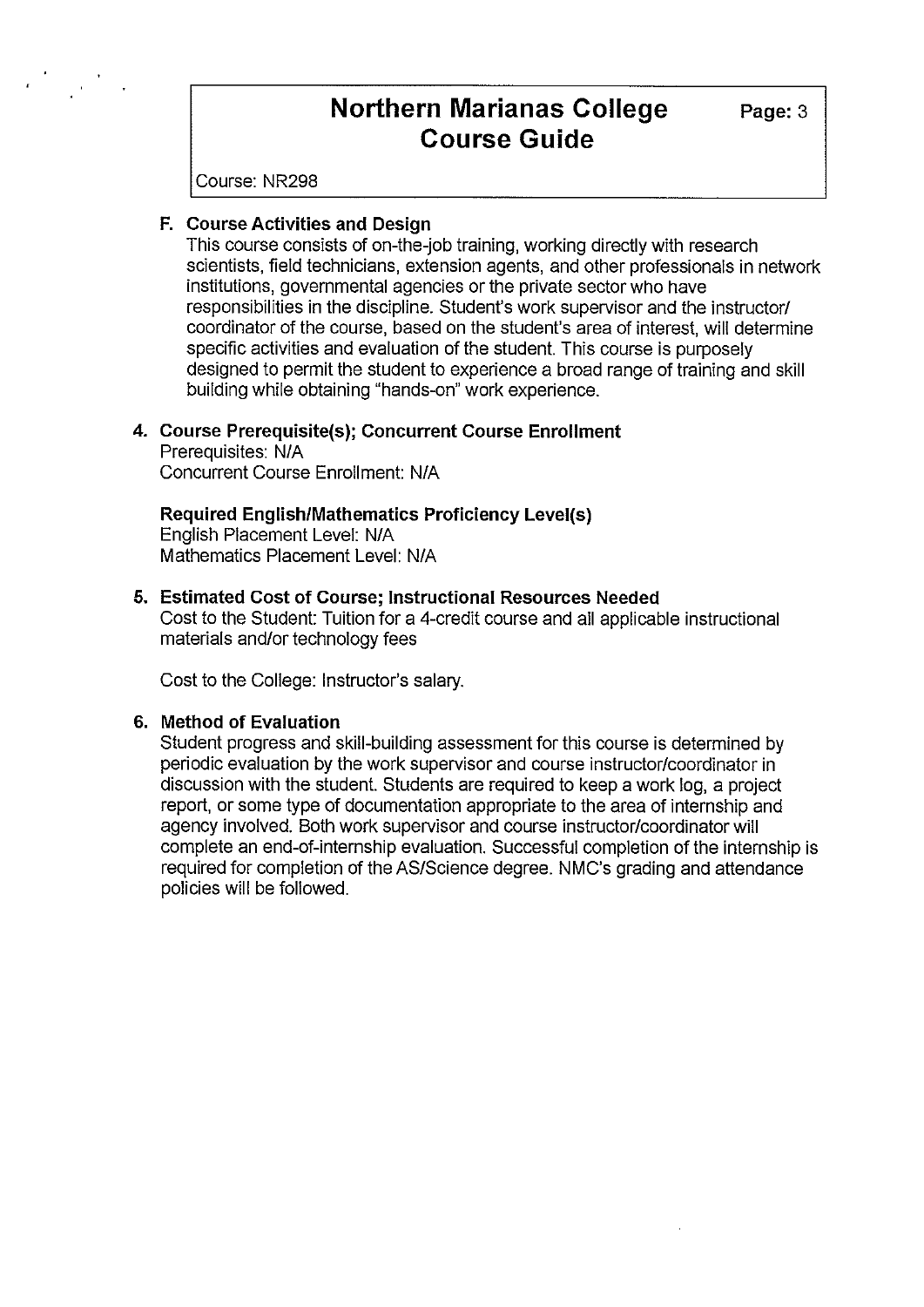Course: NR298

# **7. Course Outline**

There is no specific course outline as this is a highly technical, specialized training and skill-building activity course involving on-the-job training which will vary by employer agency and student interest.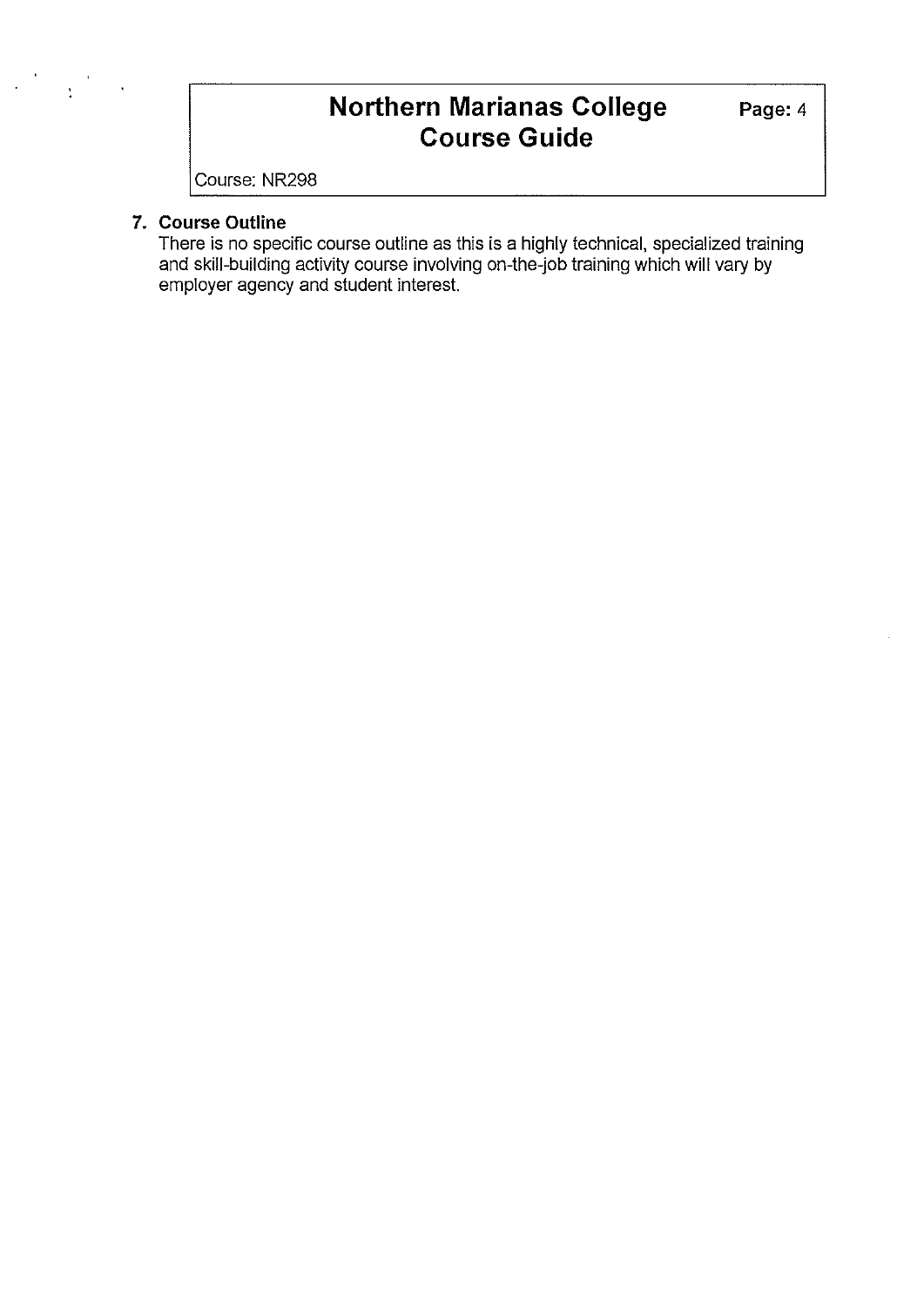Course: NR298

## **8. Instructional Goals**

 $\mathcal{L} = \frac{1}{2} \sum_{i=1}^{n} \frac{1}{2} \sum_{j=1}^{n} \frac{1}{2} \sum_{j=1}^{n} \frac{1}{2} \sum_{j=1}^{n} \frac{1}{2} \sum_{j=1}^{n} \frac{1}{2} \sum_{j=1}^{n} \frac{1}{2} \sum_{j=1}^{n} \frac{1}{2} \sum_{j=1}^{n} \frac{1}{2} \sum_{j=1}^{n} \frac{1}{2} \sum_{j=1}^{n} \frac{1}{2} \sum_{j=1}^{n} \frac{1}{2} \sum_{j=1}^{n} \frac{1}{2} \sum$ 

The course will introduce students to:

- 1.0 The responsibilities, demands, scope, concepts, ethics, and principles faced by an employee working in the agricultural, environmental, and natural resource sciences;
- 2.0 The critical influence of the agricultural, environmental, and natural resource sciences in shaping our society, our islands, and the future use of land, water, and air in the CNMI;
- 3.0 Project planning, preparation, implementation, and evaluation; and
- 4.0 Protocol and methodology for accurate data collection, data analysis, results interpretation, and reporting.